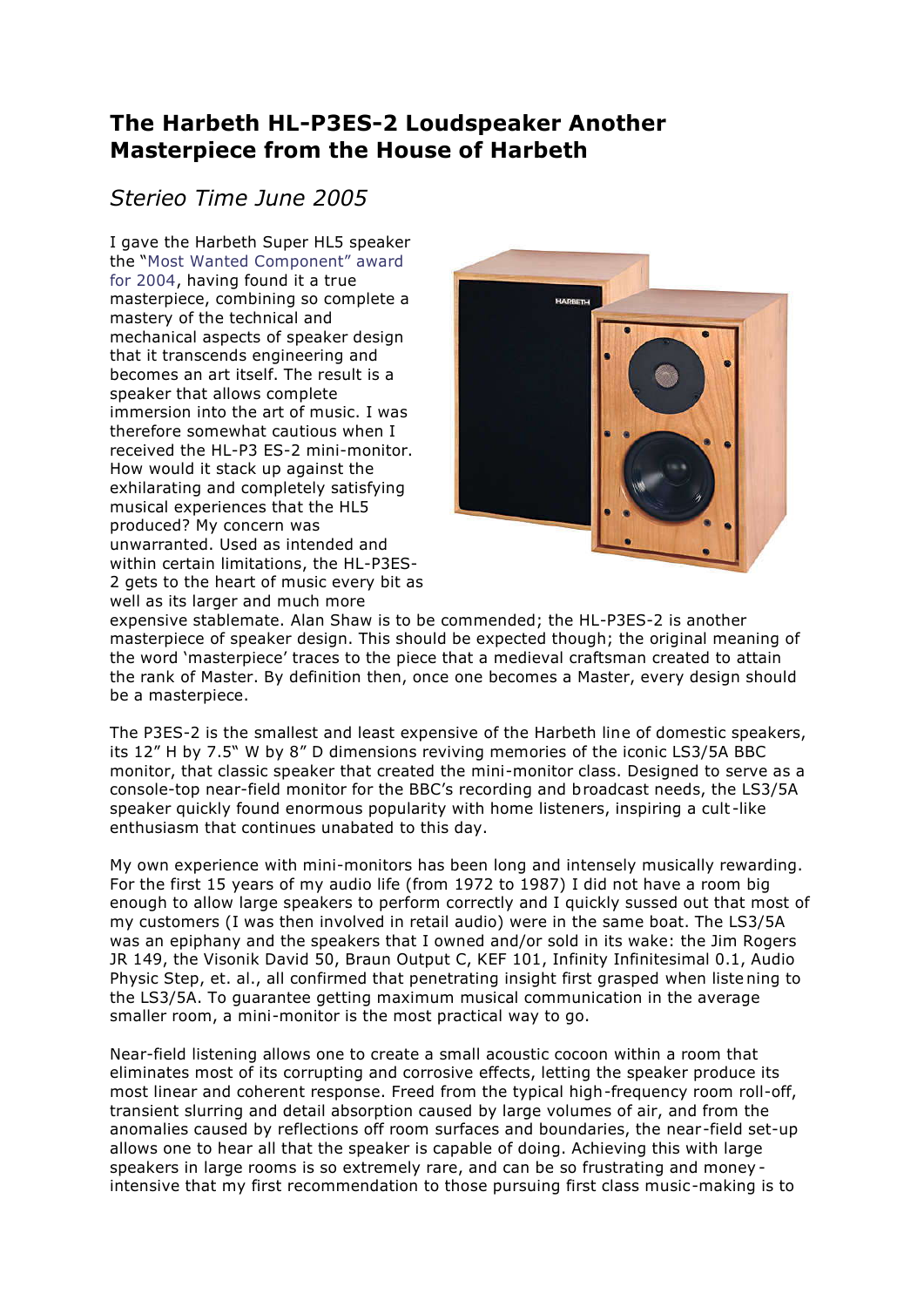first consider placing the system in a smaller room and to listen near -field using a mini monitor.

There are other significant advantages to small-room, near-field listening. A smaller cabinet is easier to design without cabinet colorations and the close proximity of the drivers in the box leads to the Ideal Point Source emanation pattern. Near -field set-up in a smaller room uses less amplifier power for any given volume level: good -bye the need for Godzilla amplifiers. Even with stands, mini-monitors can be readily moved, allowing ideal placement when listening seriously, and permitting moving them out of the way if room use demands it. When properly set-up, all elements of music-making are completely clear and unambiguous: the speakers disappear and one experiences music framed within a completely coherent sound stage.

There are of course some trade-offs involved, but these prove to be minor when viewed from the standpoint of musical communication. These concern physical limits of ultimate loudness and ultimate bass response. The Harbeth P3ES-2 inherits the grand tradition that resulted in the LS3/5A and thus is designed for, and makes maximum use of near field listening. Like the LS3/5A, the P3 uses a 110 mm woofer/midrange unit and uses the sealed-box loading principle. Since the Thiele-Small parameters have made designing reflex-loaded woofers an easier technical exercise, reflex-loading has dominated speaker design. With a given size box and the same drivers, reflex-loading will give lower bass response than using a sealed box. The trade-off is that the response roll-off will be far steeper, typically diving like a rock from the speaker's –3dB point. Furthermore, port radiation will be responsible for much of the additional bass extension, and the 'phasi ness' of that port emanation can create a subjective loss of clarity. LP listeners will also be plagued by the reflex woofer's lack of damping below its in-box resonance, creating those horrifying woofer excursions when tracking warped records.



The sealed-box designer is confronted by a concrete fact: to gain additional bass response from a given cabinet size, sensitivity will have to be sacrificed. The P3 produces 83 dB with 1 watt. This means a good 50 watts of amplifier power will be necessary into the P3's nominal 6-ohm load. The speaker was designed for playback SPL's of 85 to 95 dB. Not only is this loud enough subjectively, it will also guarantee that your hearing will remain intact to continue enjoying the P3 long-term. In-room response of the P3ES-2 at the ear in stereo was very flat: set-up on 24 inch stands along the long wall of a 12 by 18 foot room, bass responded to 63 Hz at the same volume level as a 1 kHz reference tone. Overall response was very flat to 12.5 kHz, beyond which I don't much trust my measuring microphone. Response at 40 Hz (my definition of the necessary bass response to pass as a 'full-range' speaker) showed the typical shallow roll-off of the sealed box woofer, being only 9 dB down from the 63 Hz level. At 31 Hz it was only 11 dB down. Moreover the P3 was able to maintain its transient response, producing clear pulses, though reduced in volume.

Quantity is one thing; quality another. The sonic quality of the P3 is simply first-rate. Although lacking the ultimate resolution of the Super HL5's state-of-the-art RADIAL ™ mid/bass driver and its super-tweeter, the P3, like its more elaborate stablemate, sounds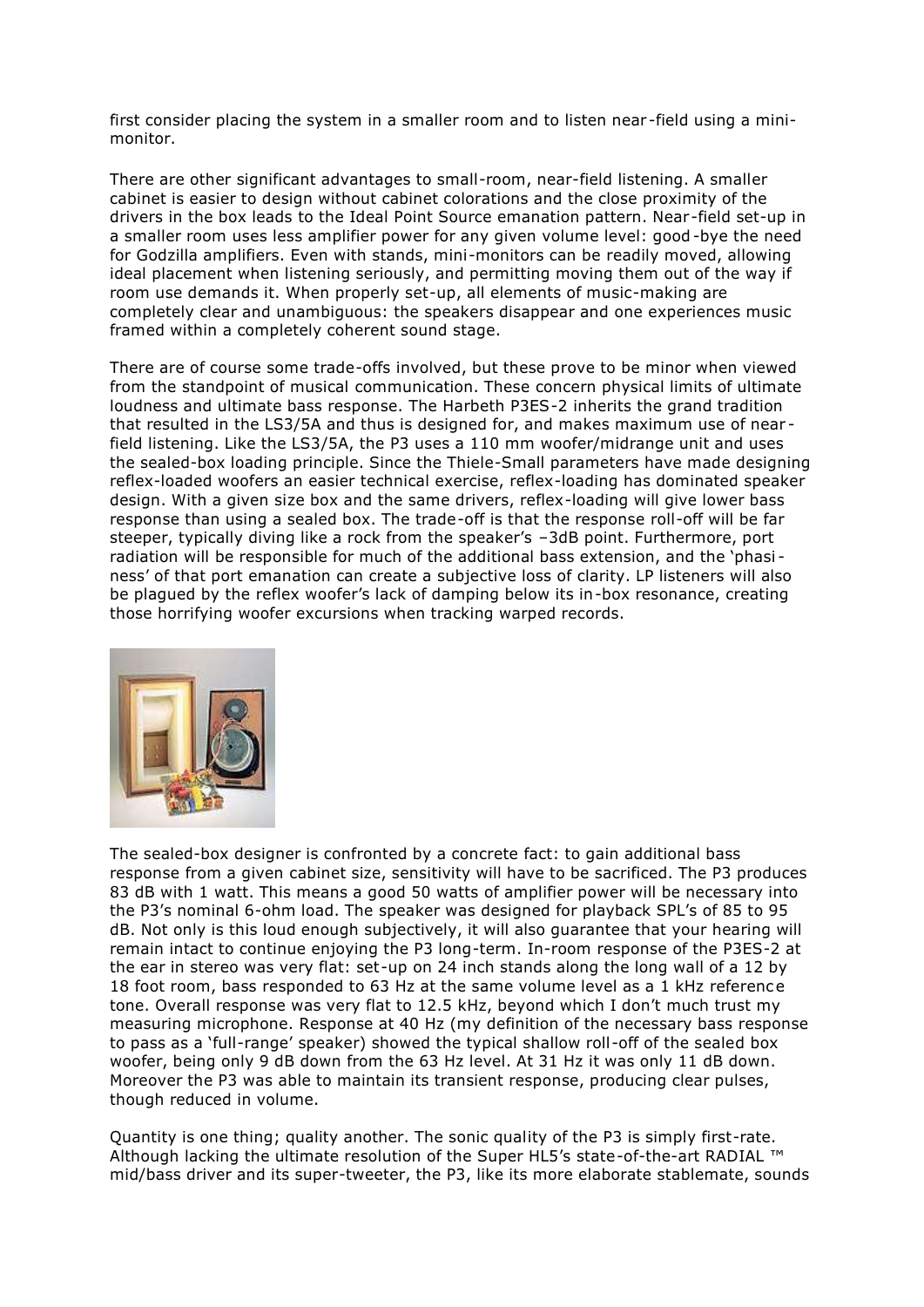all of a piece and speaks coherently and clearly. You don't hear the crossover, don't hear the speaker box or the grill, and don't hear varying quality throughout the frequency band. You quickly stop listening to the speaker and start listening to the *music*. Giving our minds the necessary information to allow us to form the *Gestalt* of music is the hallmark of true engineering art.

The P3's bass response further reveals the point. Given a familiar harmonic pattern, we can *hear* bass notes that a speaker isn't actually producing: our mind produces the *Gestalt* of bass that isn't really there. Mid-bass transient and harmonic quality of a speaker has to be superb to allow the effect to occur. The P3 makes this trick a snap. You can follow all the nuances of bass playing with ease. Playing tunes, setting tempo and rhythm, and laying harmonic foundations are all extremely well done. You might not feel all the physical weight of the instrument but you can clearly tell what it's doing. The tightness of the P3's bass response and the shallow roll-off of its sealed-box loading aids immeasurably here. Personally, I'll trade-off extended bass response that is fat and outof-control for linear articulation any day. Particularly in small rooms, quality trumps mere quantity every time.

True to its original BBC inspiration, the Harbeth's midrange is neut ral, uncolored, and highly resolved, further graced by exceptional levels of subtlety and nuance. The hand off to the P3's excellent aluminum-dome tweeter is fully integrated. As with the HL5, there was no sonic clue where the crossover occurs: the P3 speaks with one voice. Also like the HL5, the P3 has the wonderful ability to maximize the best from its associated components, never exacerbating their faults or limitations, yet still clearly revealing the differences as one improves components. It is decidedly un-neurotic that way. I got superb musical results from my antique (ca. 1973) Marantz 1060 and with the superb contemporary Lavardin IS Reference integrated amps, the latter's superior resolution and clarity a superb match. I was able to clearly differentiate the difference between tonearms in my Origin Live Conqueror tonearm review, differences that were lost on lesser speakers. Similarly, I was able to use CD as an auditioning source, the P3 extracting the maximum from the medium without spot-lighting its flaws and limitations. No mean achievement that!

Given its low sensitivity, impedance values, and woofer loading principle, solid-state amplification with good current drive and high damping factor is indicated. Any number of excellent and affordable solid-state integrated amps - from budget Cambridge, NAD, Rotel, and Marantz amps, on through more expensive stellar items like the Creek A50i and other items from Rega, Naim, Cyrus and others – should prove willing and able musical partners.

Listening to music on the Harbeth P3ES was an immediate joy. It was extremely easy to turn off the critical apparatus, forget the speaker, and become aesthetically involved with the music. The P3's rendering of the timbre of instruments, both acoustic and electronic, allows immediate instrument identification. Placed ideally – my best results were setting them up on the long wall of a rectangular room, (isolated by Stillpoints Universal Resonance Dampers from the 24" tall metal-pillar stands,) with separation between speakers greater than the listening distance to them – instrument placement is superb, the stereo effect projecting with no hint of its creation by speaker boxes. The P3's grace, speed and resolution allow each instrument's performance to be followed by a mere conscious shift of attention, the overall interplay of instruments making musical sense in a way that puts most cost-no-object designs to shame. Punctuation and emphasis are simply superb. Timing and rhythm are exceptional, connecting physically with both simple Rock rhythms and with the most complex polyrhythmic music. Moreover, the music *flows* within each piece's rhythmic universe, allowing the music's lyric, melodic, harmonic and narrative structure to unfold correctly.

All these strengths led to many illuminating listening experiences with the Harbeth P3: